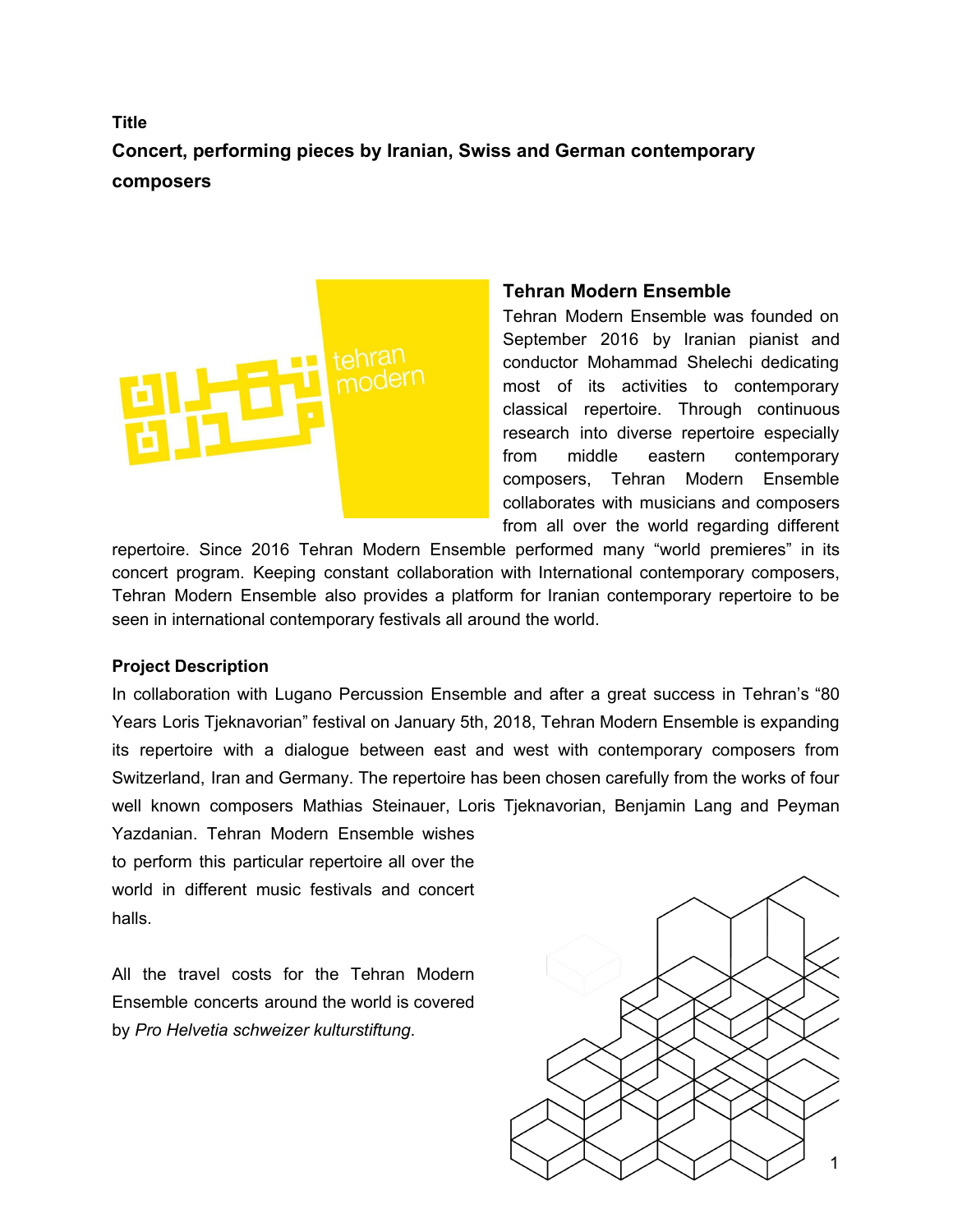## **Concert Program:**\*

# **Program N.1- medium ensemble**

| Peyman Yazdanian (1968)   | "Counterclockwise Stairs To The Timeless Zone" (2015)<br>for 6 percussionists, 3 pianos, 1 Celesta and Oboe<br>(world premiere)<br>13' |
|---------------------------|----------------------------------------------------------------------------------------------------------------------------------------|
| Mathias Steinauer (1959)  | "kurzkurz" for one pianist with lithophone (2009/18)<br>(world premiere)<br>9'                                                         |
| Benjamin Lang (1976)      | "Canyon of Ölfusá" (2018)<br>for 6 percussionists, 3 pianos and 1 Celesta<br>(world premiere)<br>8'                                    |
| <b>Mathias Steinauer</b>  | "L'arpentage des ondes" op. 31.3b (2017/28)<br>for 6 percussionists, 3 pianos and 1 Celesta<br>(world premiere)<br>18'                 |
| Loris Tjeknavorian (1937) | "Ballet Fantastique" (1958)<br>for 6 percussionists, 3 pianos and 1 Celesta<br>18'                                                     |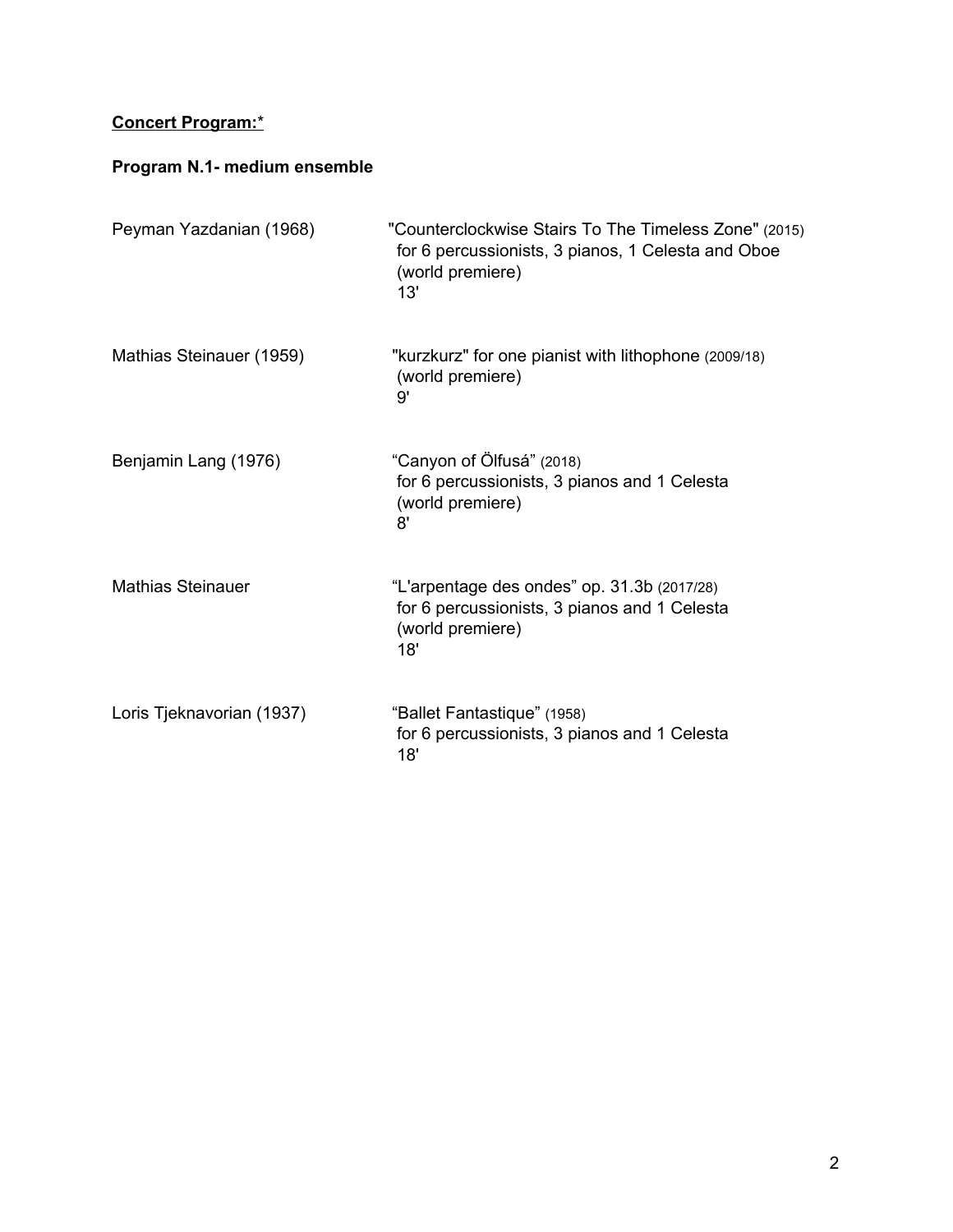## **Program N.2- large ensemble**

| Peyman Yazdanian (1968)   | "Counterclockwise Stairs To The Timeless Zone" (2015)<br>for 6 percussionists, 3 pianos, 1 Celesta and Oboe<br>(world premiere)<br>13' |
|---------------------------|----------------------------------------------------------------------------------------------------------------------------------------|
| Benjamin Lang (1976)      | "Canyon of Ölfusá" (2018)<br>for 6 percussionists, 3 pianos and 1 Celesta<br>(world premiere)<br>8'                                    |
| Loris Tjeknavorian (1937) | "Ballet Fantastique" (1958)<br>for 6 percussionists, 3 pianos and 1 Celesta<br>18'                                                     |
| <b>Mathias Steinauer</b>  | "L'arpentage des ondes" op. 31.3b (2017/28)<br>for 6 percussionists, 3 pianos and 1 Celesta<br>(world premiere)<br>18'                 |
| Loris Tjeknavorian (1937) | "Moods" (1960)<br>for Oboe and big percussion ensemble<br>11'                                                                          |
| Loris Tjeknavorian (1937) | "Requiem for Massacred" (1975)<br>for Trumpet and big percussion ensemble<br>27'                                                       |

\*changes to the concert program is possible according to the timing and regarding the possibilities of the music hall,percussions,3 pianos,celesta etc.large and small ensemble both can be used for concert program.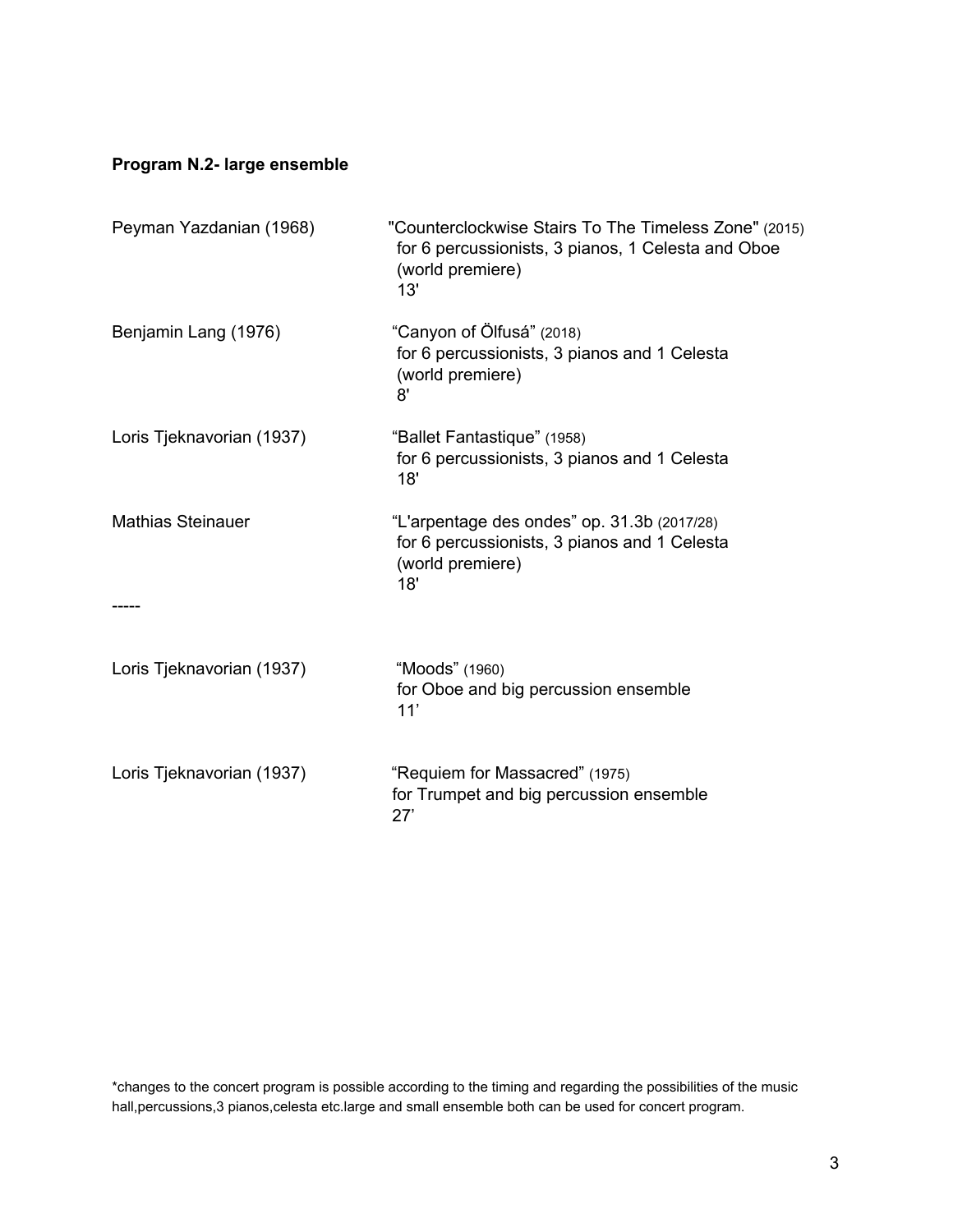

## List of Instruments:

1 set crotales

- 2 Glockenspiel
- 1 Xylophone
- 4 Tubular Bells
- 3 Vibraphones
- 1 Marimba
- 5 Timpani
- 1 set of 5 Triangle
- 1 set of 4 Chinese Wood Blocks
- 1 set of 5 Temple Blocks
- 1 pair Bongos
- 2 Conga Drums
- 1 Snare Drum
- 1 set High Pitched Tom-Toms
- 1 set Medium Pitched Tom-Toms
- 1 set Low Pitched Tom-Toms
- 1 set of 4 Snare Drums
- 2 pairs Crash Cymbals
- 4 different sized Bass Drums
- 2 sets of 5 Gongs
- 2 low pitched Tam-Tams (Gongs)

Flexatone

- 2 sets of 5 Suspended Cymbals
- **Tambourine**
- Celesta
- 3 grand pianos
- Lithophone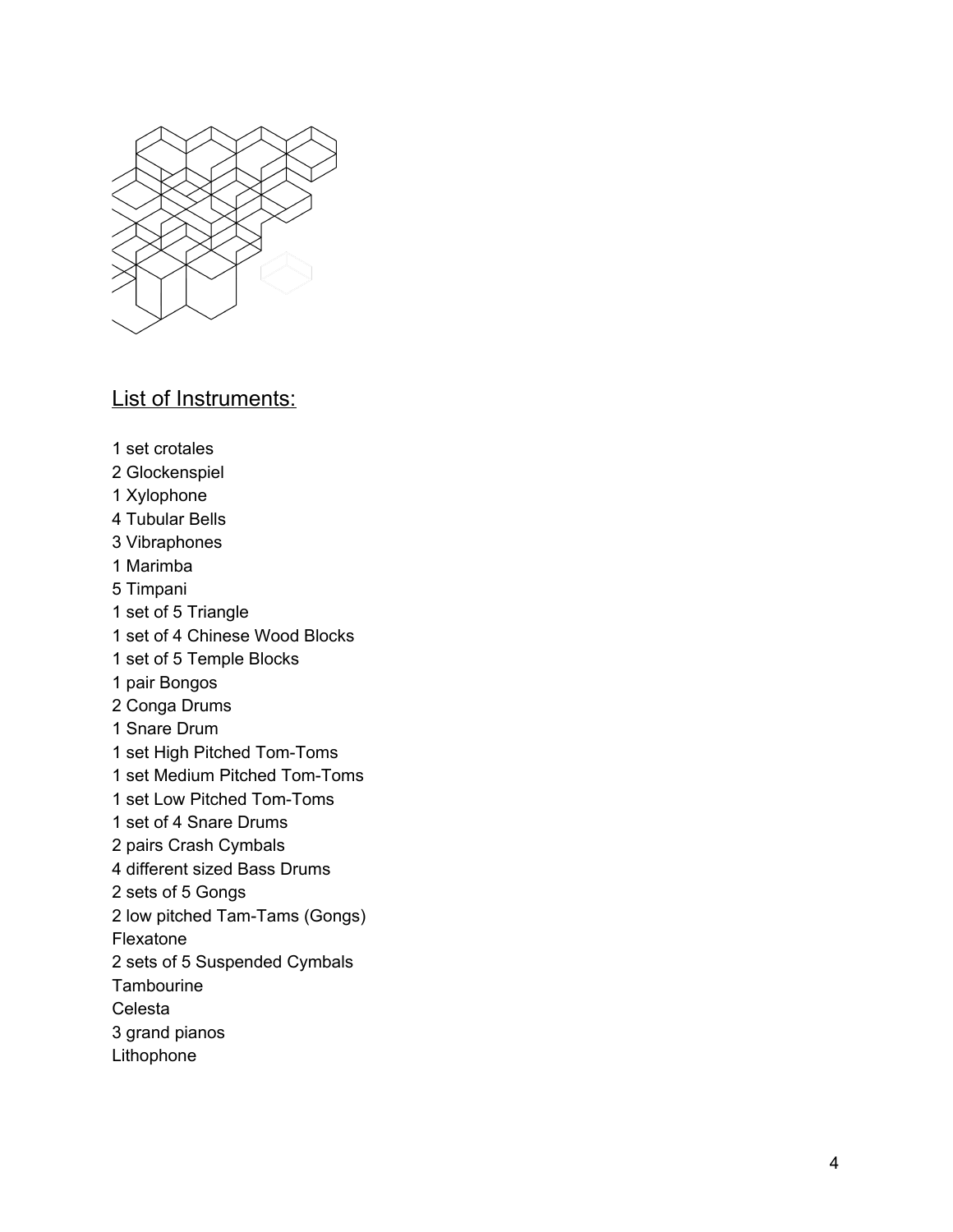#### **Composers:**



#### **Mathias Steinauer**

was born in Basel in 1959. He studied the piano, composition (with Robert Suter and Roland Moser) and music theory at the Basle Music Academy. From 1986 to 1988 he studied composition with György Kurtàg in Budapest. Since 1986 he has been a professor for music theory, courses for New Music and composition at the Zurich University of the Arts. He has had performances and given lectures at music academies and festivals in many European countries, as well in Azerbaijan, Canada, Iran, China, Brazil, the USA and Japan. In 2004, he was the Artistic Director of the ISCM World New Music Days in Switzerland, entitled "trans it". In 2011 his first opera "Keyner nit" has had performances at Lucerne and Zurich.



#### **Loris Tjeknavorian**

born on 13th of October 1937 in Borujerd,IRAN is an Iranian Armenian composer and conductor. He is one of the most celebrated cultural figures in Armenia and Iran. As one of the leading conductors of his generation, he has led international orchestras throughout the world: in Austria, UK, USA, Canada, Hungary, Copenhagen, Iran, Finland, USSR, Armenia, Thailand, Hong Kong, South Africa, Denmark, and Israel. As a composer Tjeknavorian has written 6 operas, 5 symphonies, choral works (among them God is Love, The Life of Christ, the oratorio Book of Revelation, and a requiem), chamber music, ballet music, piano and vocal works, concerto for piano, violin, guitar, cello and

pipa (Chinese lute), as well as music for documentary and feature films. His compositions have been performed by major orchestras, including the London Symphony Orchestra, London Philharmonic Orchestra, Halle Orchestra, Philharmonic Orchestra Helsinki, American Symphony Orchestra in New York, Tehran Symphony Orchestra, Johannesburg Symphony Orchestra, Haifa Symphony Orchestra, the Mexico Symphony Orchestra, London Percussion Virtuosi, Strasbourg Percussion Ensemble and English Chamber Orchestra. He has made some 100 recordings with RCA, Philips,EMI, ASV, and others.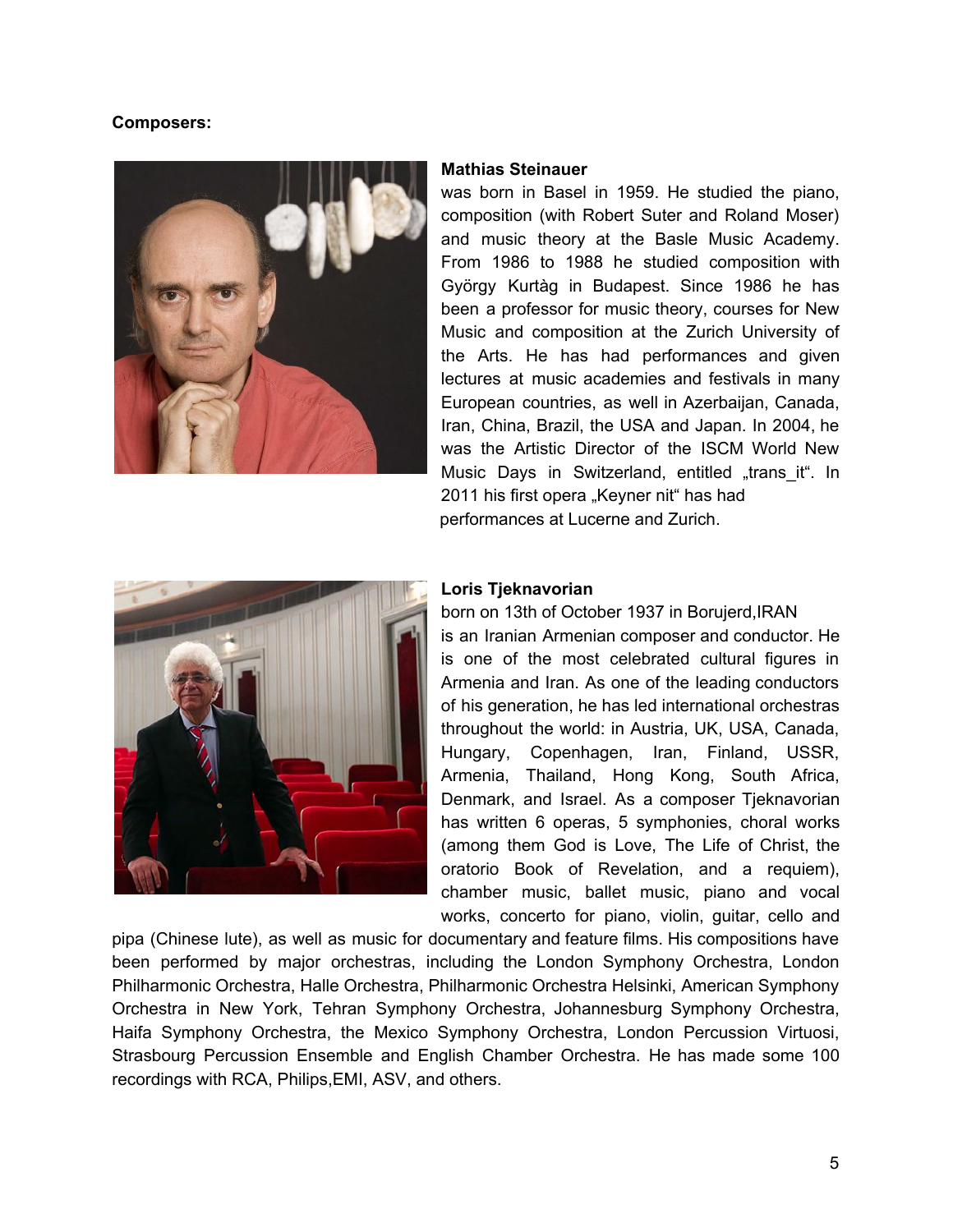

#### **Benjamin Lang**

born on the 14th of November 1976 in Wetzlar) is a German Musicologist, composer and conductor as well as professor of music theory at the University of Music "Hanns Eisler" Berlin. Benjamin Lang studied at the Academy of Music and Theater Rostock, am Mozarteum in Salzburg, at the University of Music, Drama and Media Hannover, at the Conservatorio della Svizzera italiana in Lugano and at the University of Edinburgh. Among his teachers are composers Adriana Hölszky and Johannes Schöllhorn. Benjamin Lang was from 1998 to 2004 scholarship holder of the Protestant Study Villigst and 1999 the International Theater Academy Ruhr. From 2008 to 2011 received He earned the College

Research Award a scholarship for artistic research at the University of California University of Edinburgh. Benjamin Lang also attended masterclasses with Martin Eybl Reduction analysis and seminars by Georges Aperghis, by Reinhard Febel, by Hans- Joachim Hespos, with Klaus Huber, with Hans Peter Kuhn, with Dieter Mack, with Thierry de Mey and the Ictus Ensemble. [1] In 2004 and 2005, Benjamin Lang took over first pedagogical courses at the German SchülerAkademie Grovesmühle and the German Junior Academy in Meisenheim. It followed teaching assignments at the University of the Arts Bremen, at the University of Music and Theater Rostock, at the Institute of Music of the University of Osnabrück, at the Leuphana University Lüneburg and at the University of Music, Theater and Media Hannover.



#### **Peyman Yazdanian**

Winner of the first prize in international piano competition in France(C.M.F.), Peyman Yazdanian ( born January. 3. 1969 ) is a famous and awarded Iranian pianist and music composer. He has also won several international film music awards such as Golden Horse awards (2009 and 2012), MAFF awards (2017). Peyman has composed plenty of piano pieces, chamber orchestral music, and a symphony. He also released seven albums. Coming from classical background, his work is stylized by blending classical, traditional and electronic music for film scores, which he has done over 60 features with many great international filmmakers like Abbass Kiarostami, Asghar Farhadi, Lou Ye and... He is one of the permanent Asian Film Awards academy voting member.